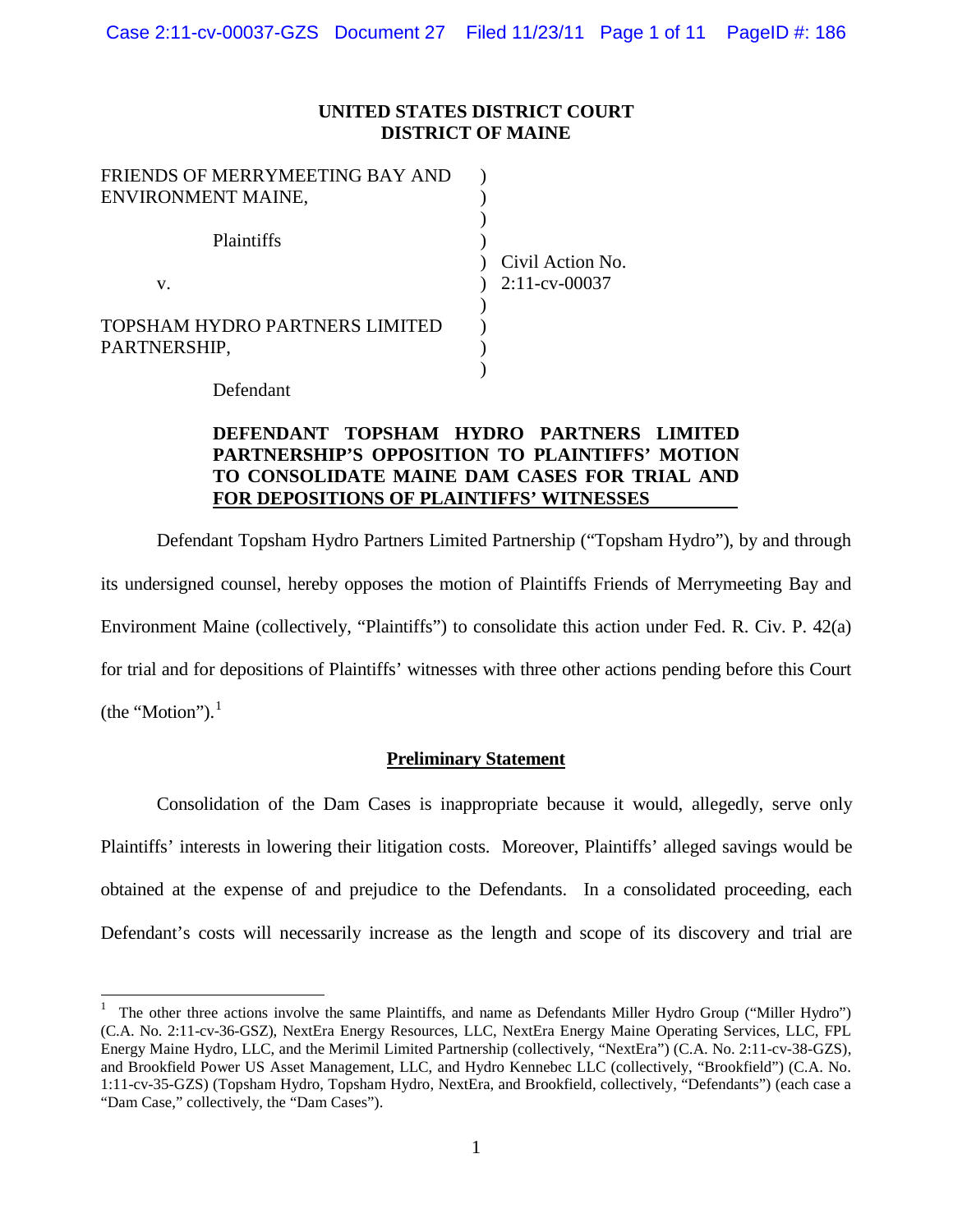#### Case 2:11-cv-00037-GZS Document 27 Filed 11/23/11 Page 2 of 11 PageID #: 187

expanded to accommodate the claims against and defenses of the other Defendants. Notwithstanding that Plaintiffs are asserting a common cause of action in each of the Dam Cases, the liability of any Defendant and the appropriate remedy, if liability is found, will depend upon the presentation of evidence that is particular to that Defendant. Lumping all of that evidence together in a single, consolidated trial poses the risk that the defenses of one or more Defendants will be compromised by confusion of issues. Finally, given that Topsham Hydro and Miller Hydro are represented by the same counsel -- a decision that was made when Topsham Hydro and Miller Hydro were sued separately -- a consolidated trial poses the risk that irreconcilable conflicts of interest could arise in the event these parties disagree as to particular trial strategies or tactics. In short, the likely potential for delay, confusion, increased costs to the Defendants, as well as other factors, render consolidation unwarranted in these circumstances. Accordingly, the Motion should be denied.

#### **Factual Background**

The Dam Cases involve the same plaintiffs asserting a common statutory cause of action - under the Endangered Species Act ("ESA"), 16 U.S.C. § 1531, *et seq. --* against owners/operators of hydroelectric dams on Maine rivers that are alleged to kill or injure Atlantic Salmon. The commonality between the Dam Cases, however, ends there. In fact, the dissimilarities between the Dam Cases far outweigh their similarities.

Each of the Dam Cases involves different dams, which are owned and operated by different Defendants. Two of the Dam Cases involve dams located on the Androscoggin River (Topsham Hydro and Miller Hydro); one Dam Case involves a dam located on the Kennebec River (Brookfield); the other Dam Case involves one dam located on the Androscoggin River and three dams located on the Kennebec River (NextEra). Two of the Dam Cases (Brookfield and NextEra) assert a second statutory cause of action -- under the Clean Water Act ("CWA"), 33 U.S.C. §1341, *et seq*. -- and assert claims of injury to an additional fish species -- Shad -- that are not asserted in the other two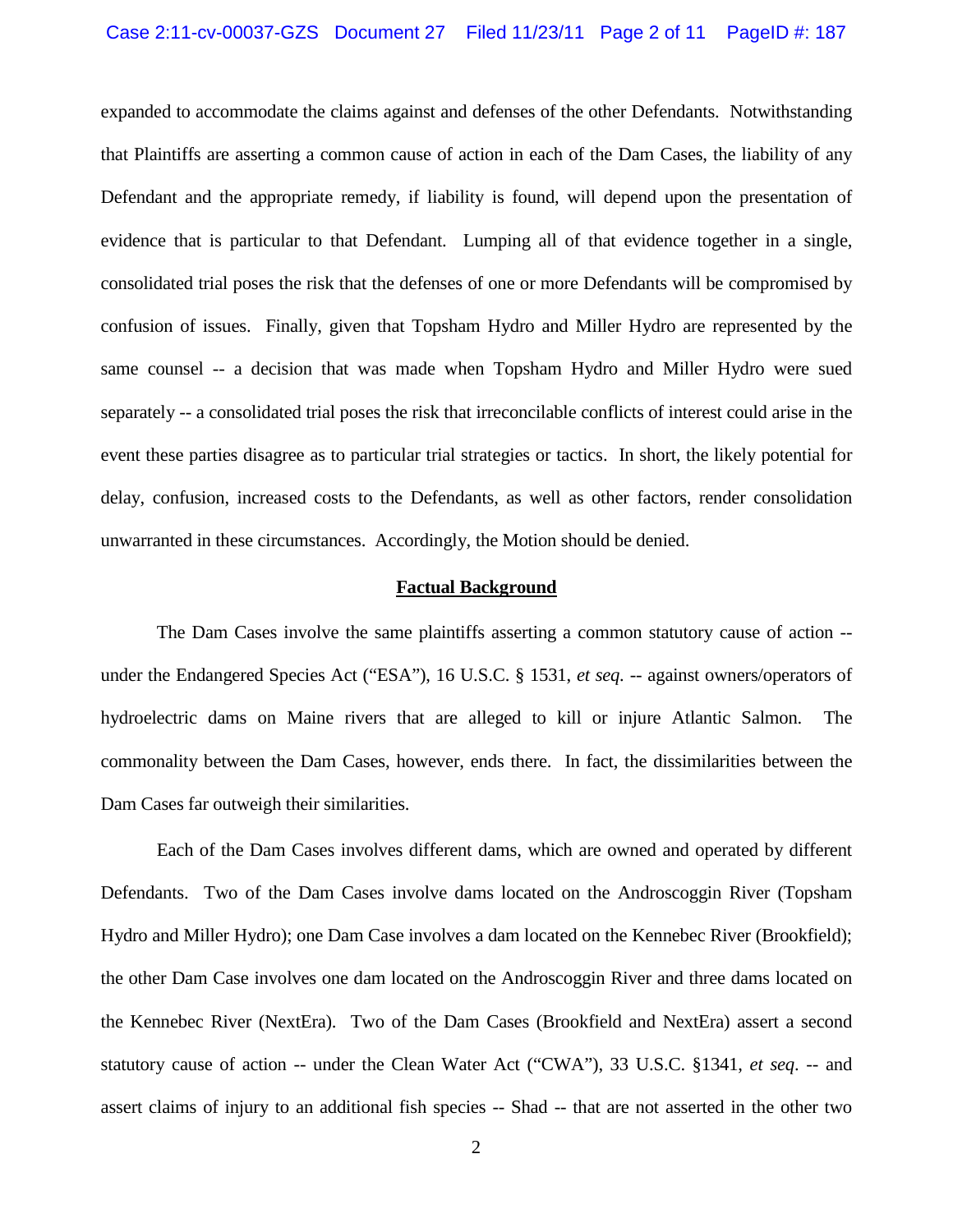Dam Cases. The Defendants in three of the Dam Cases (Topsham Hydro, Miller Hydro, and Brookfield) are participating in a different regulatory process than the other Defendant (NextEra). Based on these differing regulatory pathways, Plaintiffs are seeking different injunctive relief as it pertains to future regulatory action: preparation of a Biological Assessment ("BA") pursuant to an application for an Incidental Take Statement ("ITS") by Topsham Hydro, Miller Hydro, and Brookfield; and an application for, and preparation of, an Incidental Take Permit ("ITP") by NextEra.

#### **Argument**

### **A. The Applicable Legal Standards**

Rule 42 of the Federal Rules of Civil Procedure provides, in pertinent part, that:

If actions before the court involve a common question of law or fact, the court may:

(1) join for hearing or trial any or all matters at issue in the actions;

(2) consolidate the actions; or

(3) issue any other orders to avoid unnecessary cost or delay.

Fed. R. Civ. P. 42(a).

The existence of "a common question of law or fact" is a necessary, but not sufficient, requirement for consolidation. *See Seguro de Servicio de Salud de Puerto Rico v. McAuto Sys. Group, Inc.*, 878 F.2d 5 (1<sup>st</sup> Cir. 1989) ("*Seguro de Servicio*") (common questions are but a "threshold requirement"). In other words, "[t]he mere existence of common issue does not require consolidation." *Liberty Lincoln Mercury, Inc. v. Ford Marketing Corp.*, 149 F.R.D. 65, 81 (D. N.J. 1993) ("*Liberty Lincoln*"). On the contrary, "consolidation is inappropriate if it would lead to inefficiency, inconvenience, or unfair prejudice." *Mudd v. Flagstaff Unified School Dist*., 2010 WL 1874547 \*1 (D. Ariz. May 6, 2010). Assuming the threshold commonality requirement is met, "the trial court has broad discretion in weighing the costs and benefits of consolidation to decide whether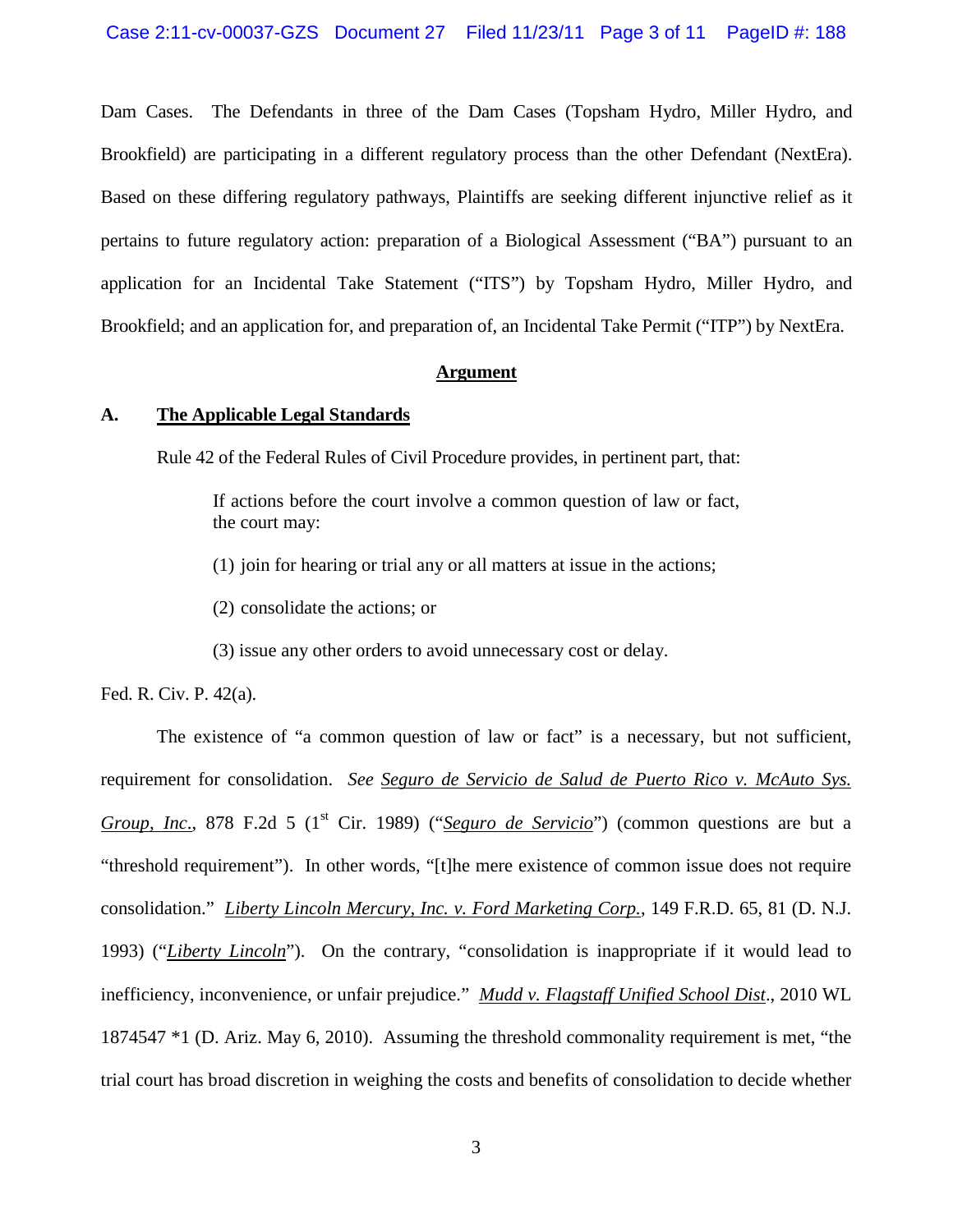that procedure is appropriate." *Seguro de Servicio,* 878 F.2d at 5. The movant bears the burden of convincing the court that consolidation is warranted. *Transeastern Shipping Corp. v. India Supply Mission*, 53 F.R.D. 204, 206 (S.D.N.Y. 1971) ("*Transeastern Shipping*").

Courts appropriately order consolidation of actions asserting similar claims that arise out of the same transaction or occurrence. For example, courts have ordered consolidation of actions asserting identical federal securities fraud claims involving the same allegedly false statements. *See, e.g., Xianglin Shi v. Sina Corp.*, 2005 WL 1561438 \*1 (S.D.N.Y. Jul. 1, 2005) (consolidation appropriate where "each of the actions involves the same allegedly false and misleading statements by defendants and the same alleged violations of the Securities and Exchange Act of 1934"); *Constance Sczesny Trust v. KPMG LLP*, 223 F.R.D. 319, 322 (S.D.N.Y 2004) (consolidation appropriate where "the gravamen of the complaints in each of the related actions is the same allegedly fraudulent accounting treatment of certain tax credits and expenses in Polaroid's public securities filings issued in the spring of 2001.") Other scenarios that courts sometimes find suitable for consolidation involve multiple actions by persons injured in a single accident. *See, e.g., Ressler v. [Boeing Co](http://elibraries.westlaw.com/find/default.wl?docname=CIK(0000012927+LE10219550)&rp=%2ffind%2fdefault.wl&sv=Split&utid=2&rs=EW1.0&db=CO-LPAGE&findtype=l&fn=_top&mt=TabTemplate1&vr=2.0&spa=bernshur-5001).,* 2011 WL 5037193 (D. Colo. Oct. 24, 2011) (airline crash); *Ikerd v. Lapworth*, 435 F.2d 197, 204 (7<sup>th</sup> Cir. 1970) ("*Ikerd*") (automobile crash). The decision to consolidate these types of actions is founded on the rationale that "considerations of judicial economy strongly favor simultaneous resolution of *all claims growing out of one event….*" *Ikerd* 435 F.2d at 204 (emphasis added).

On the other hand, even where there is an overlap of parties and theories of liability, courts do not hesitate to refuse consolidation where the claims in the separate cases arise out of different sets of operative facts. In that regard, *Liberty Lincoln* is instructive. *Liberty Lincoln* involved a request to consolidate separate actions brought by two Lincoln Mercury dealers, asserting identical claims under the New Jersey Franchise Practices Act, against their common franchisor, Ford Motor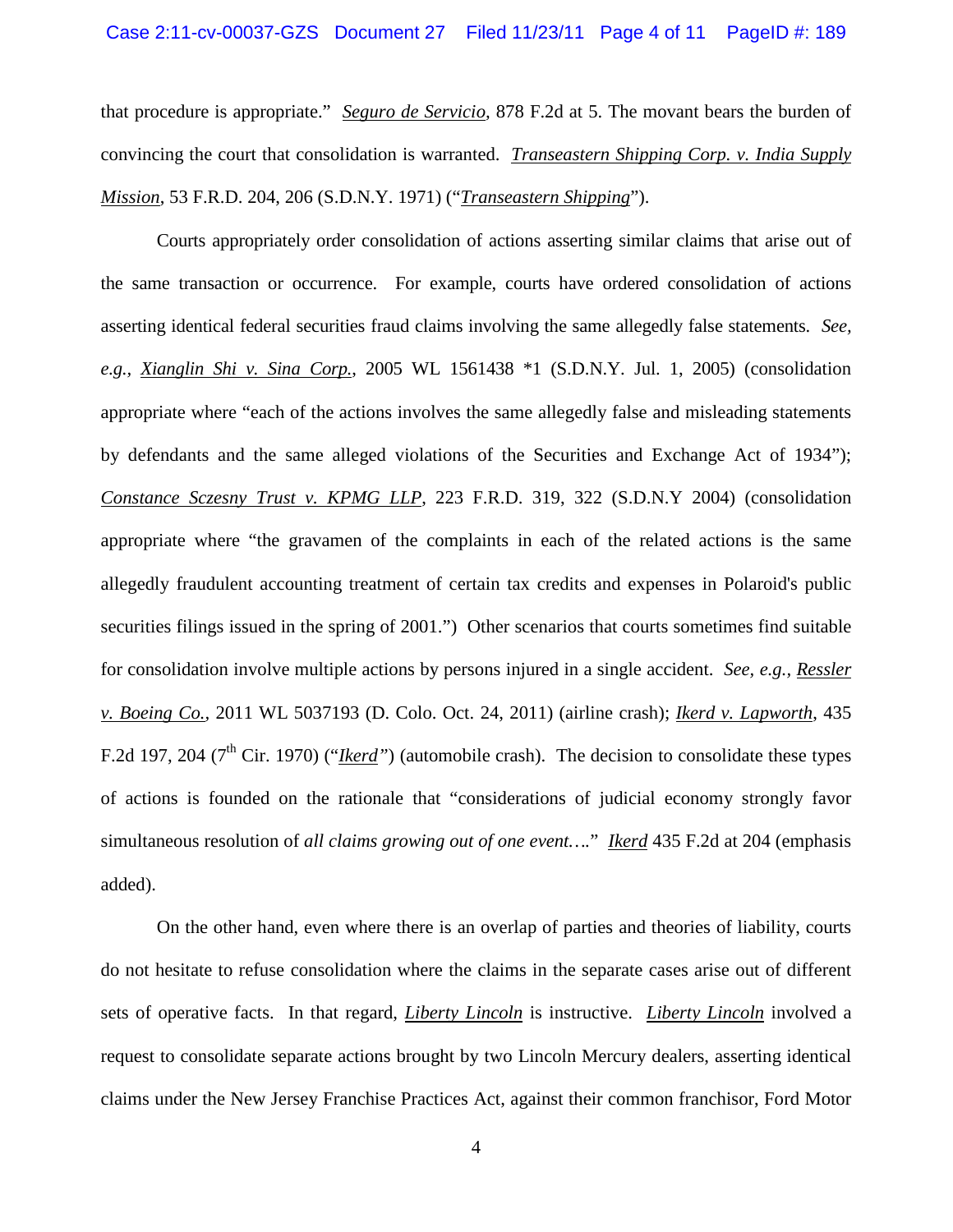Company. 149 F.R.D. at 81. The plaintiffs sought consolidation on the basis that the cases raised

identical questions of law and fact. Specifically, the plaintiffs argued that:

Ford's policies concerning parts warranty reimbursement are uniform and do not vary from dealer to dealer. In both instances, the parties' claim is premised in [N.J.S.A. 56:10–15](http://elibraries.westlaw.com/find/default.wl?tc=-1&sp=bernshur-5001&docname=NJST56%3a10-15&rp=%2ffind%2fdefault.wl&sv=Split&rs=EW1.0&db=1000045&tf=-1&findtype=L&fn=_top&vr=2.0&pbc=817309AD&ordoc=1993121234) and they each seek, amongst other things, a judgment declaring that the parts warranty reimbursement policy established by [Ford] is a violation of the [Franchise Practices] Act. In both instances, the parties further seek the recovery of compensatory and other damages, which although they vary from dealer to dealer, would be calculated similarly.

*Id.*

The court rejected these arguments and denied the plaintiffs' motion for consolidation on the

grounds that the claims in the different cases required "disparate factual analyses and sources of

proof." 149 F.R.D. at 81. Specifically, the court reasoned that:

…a determination of whether Ford and its warranty reimbursement policy violate [N.J.S.A. § 56:10–15](http://elibraries.westlaw.com/find/default.wl?tc=-1&docname=NJST56%3a10-15&rp=%2ffind%2fdefault.wl&sv=Split&utid=2&rs=EW1.0&db=1000045&tf=-1&findtype=L&fn=_top&mt=TabTemplate1&vr=2.0&spa=bernshur-5001&pbc=E81B80E1&ordoc=1993121234) can only be determined after each Dealer has submitted detailed proof, for each part, concerning its individual pricing practices and the other necessary issues already discussed.

Given the disparate factual analyses and sources of proof required by the claims in the *Warnock* Action and the *Liberty* Action, consolidation is not appropriate. (Footnote omitted). Given that Liberty Lincoln alone performed over 6,000 warranty repairs in 1992, and each part replacement would require individual analysis, consolidation would not promote judicial economy and would result in delay and in confusion of the relevant factual issues in each case. (Citations omitted).

*Id.* at 81-82.

*Liberty Lincoln* bears a striking similarity to the circumstances presented by Plaintiffs'

Motion. There, as here, the plaintiffs argued that consolidation was proper based on a common cause of action directed at similar business conduct. The court, however, was not persuaded by these superficial similarities, and instead determined that the salient inquiry was whether each case would require "disparate factual analyses and sources of proof." *Id.* at 82.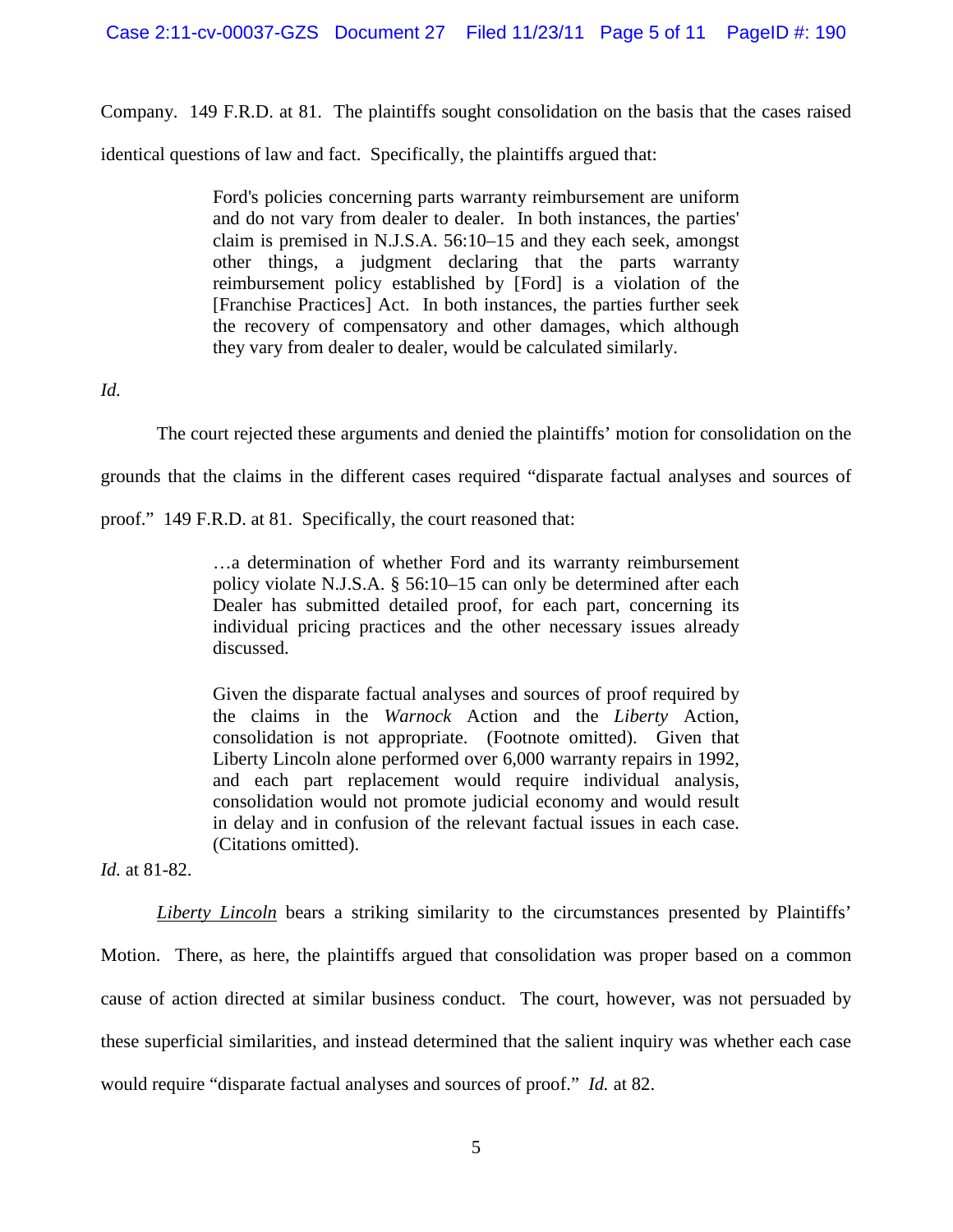## **B. Consolidation Of The Dam Cases Is Inappropriate Because Resolution Of The Claims Requires Disparate Factual Analyses And Sources Of Proof**

Plaintiffs point to the following similarities among the Dam Cases, which they contend support consolidation: (i) each case asserts a claim of alleged "taking" of Atlantic Salmon under the ESA; (ii) all Defendants are owners and operators of hydroelectric dams on one or more adjacent rivers; (iii) the Defendants' defenses "are virtually the same"; and (iv) in the event liability is found, the Court will need to consider common questions in fashioning relief. *See* Motion at pp. 3-5. However, the dissimilarities between the Dam Cases far outnumber and outweigh their similarities. Those dissimilarities are summarized in the following table:

|                           | <b>TOPSHAM</b> | <b>MILLER HYDRO</b> | <b>NEXTERA</b>       | <b>BROOKFIELD</b> |
|---------------------------|----------------|---------------------|----------------------|-------------------|
|                           | <b>HYDRO</b>   |                     |                      |                   |
| $Cause(s)$ Of             | <b>ESA</b>     | <b>ESA</b>          | ESA and CWA          | ESA and CWA       |
| <b>Action Asserted</b>    |                |                     |                      |                   |
| <b>River(s)</b> At Issue  | Androscoggin   | Androscoggin        | Androscoggin and     | Kennebec          |
|                           |                |                     | Kennebec             |                   |
| Dam(s)                    | Pejepscot      | Worumbo             | Weston, Shawmut,     | Hydro Kennebec    |
| <b>Operations at</b>      |                |                     | Lockwood.            |                   |
| <b>Issue</b>              |                |                     | <b>Brunswick</b>     |                   |
| <b>Fish Population(s)</b> | Salmon         | Salmon              | Salmon and Shad      | Salmon and Shad   |
| At Issue                  |                |                     |                      |                   |
| <b>Underlying</b>         | ESA §7 - ITS   | ESA §7 - ITS        | <b>ESA §10 - ITP</b> | ESA §7 - ITS      |
| <b>Agency Process</b>     |                |                     |                      |                   |
| <b>Involved</b>           |                |                     |                      |                   |
| <b>Injunctive Relief</b>  | Prepare a BA   | Prepare a BA        | Apply for an ITP     | Prepare a BA      |
| <b>Requested</b>          |                |                     |                      |                   |

This lack of commonality among the facts and issues involved in resolution of the Dam Cases augers against consolidation.

Plaintiffs also contend that "[a] great deal of evidence to be presented at trial in each of the Dam Cases will be the same." Motion at p. 5. Yet, Plaintiffs identify only a handful of government documents that they contend will be presented in each Dam Case: the listing of the salmon population, the designation of the critical habitat for the species, official salmon return statistics, salmon species fact sheets, and "other government documents". *Id.* at pp. 5-6. Plaintiffs make no attempt to explain how presenting this limited universe of documents in individual trials of the Dam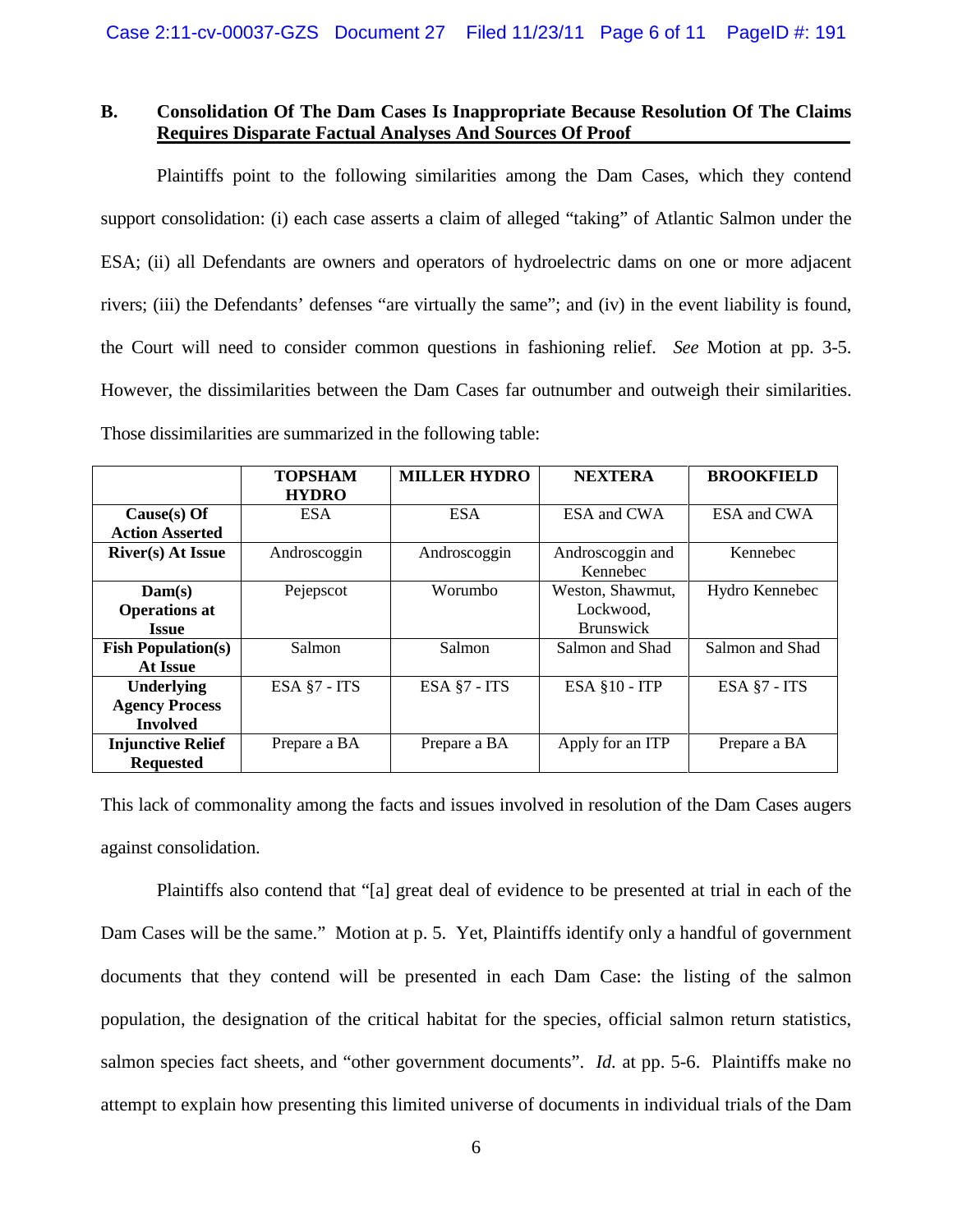#### Case 2:11-cv-00037-GZS Document 27 Filed 11/23/11 Page 7 of 11 PageID #: 192

Cases would involve significant time or expense. Plaintiffs further claim that they "anticipate" making use of the same expert witnesses in the Dam Cases, then leap to the unsupported conclusion that "it will be difficult to schedule their appearances at four different trials." *Id.* at p. 6. These speculative assertions deserve little weight in the Court's analysis. *Accord Transeastern Shipping*, 53 F.R.D. at 206 ("The burden is on the movant to convince the court that there should be consolidation.")

The crux of both discovery and trial in each Dam Case will be whether the unique features of that Defendant's dam operations, at that particular location on that particular river, kill or otherwise harm the Atlantic Salmon population. Each dam presents different river features that affect fish passage, different means of providing upstream and downstream fish passage, different means of preventing harm to fish moving downstream, and different turbines. These, and an unknown number of other, pertinent facts, the inferences to be drawn from them, their application to the requirements of the ESA, and the appropriate relief available for Plaintiffs, if any, will be different in each Dam Case. Of course, only the Brookfield and NextEra Dam Cases involve CWA claims, and the issues and proof concerning those claims have no relevance to the Topsham Hydro and Miller Hydro Dam Cases.

Plaintiffs' arguments in favor of consolidating the Dam Cases echo those made by the car dealers in *Liberty Lincoln*. Plaintiffs point to the identity of parties, the identity of claims, and the identity of business practices at issue. Those similarities did not support consolidation in *Liberty Lincoln*; neither should they here. Indeed, the Dam Cases present even more dissimilarities than the two actions sought to be consolidated in *Liberty Lincoln*, including different defendants, more disparate factual scenarios, different causes of action, and different requests for relief. These differences provide additional grounds for refusing consolidation than were present in *Liberty Lincoln*. Finally -- and most importantly -- the determination each Defendant's liability in the Dam Cases will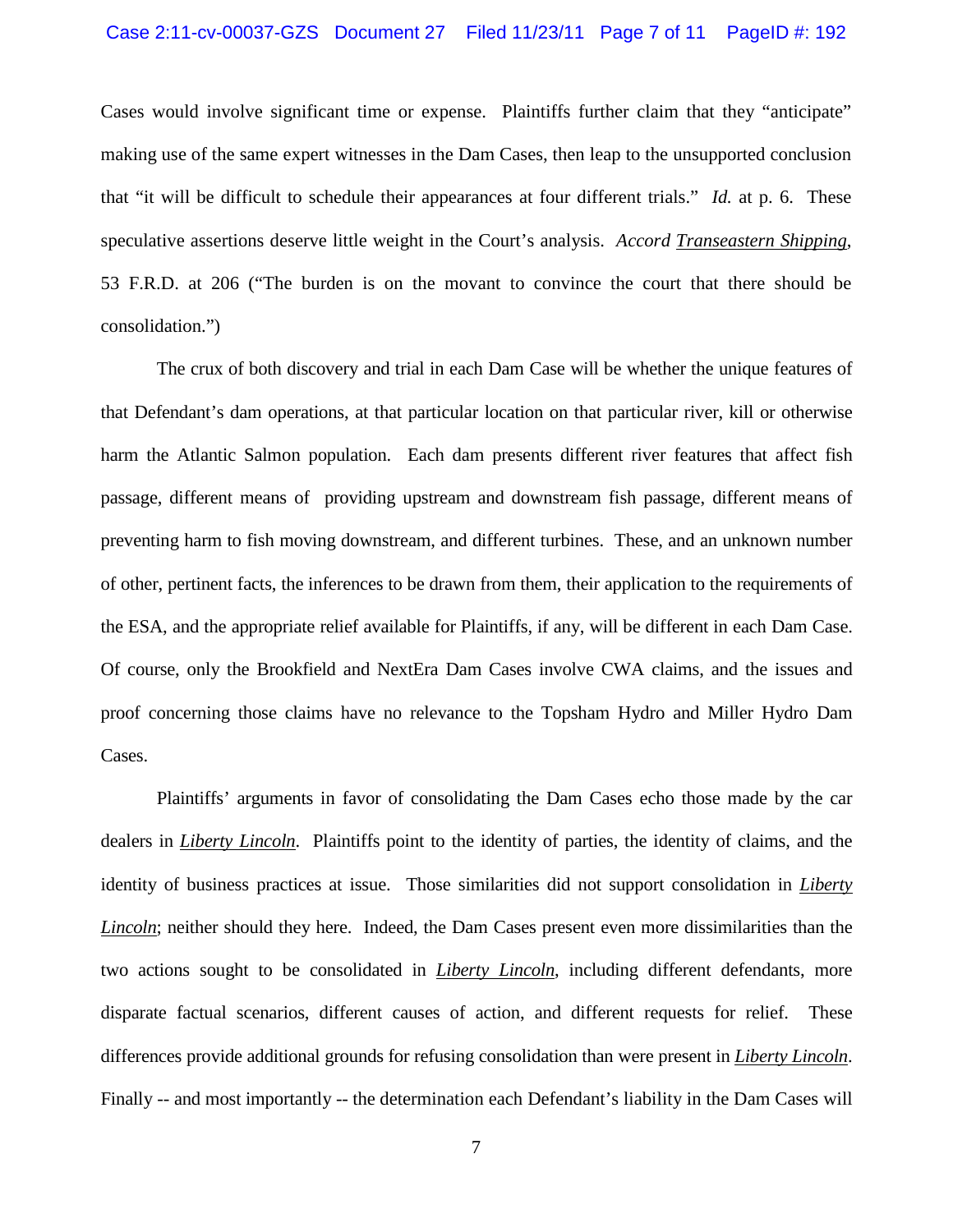be based on detailed proof that is particular to that Defendant's business operations.

This is not an instance where consolidation would eliminate the need to conduct what would essentially be the same trial four times. Rather, it is an instance in which consolidation would require four cases that turn on disparate facts to be tried together. This Court should find, as did the court in *Liberty Lincoln*, that the disparate factual analyses and sources of proof required by the claims asserted in the Dam Cases render consolidation inappropriate. *Liberty Lincoln*, 149 F.R.D. at 81-82.

# **C. Consolidation Of The Dam Cases Is Inappropriate Because It Would Cause Prejudice To Topsham Hydro**

Consolidation is inappropriate if it would result in prejudice to one or more parties. *Seguro de Servicio*, 878 F.2d at 8. Consolidation of the Dam Cases risks prejudicing Topsham Hydro in three distinct ways. First, it would significantly increase Topsham Hydro's expenses by expanding the scope of discovery and trial. Second, it is likely to lead to confusion of issues and proof, which could lead to an erroneous finding of liability and or imposition of unwarranted relief. Third, it could result in creation of an intractable conflict for Topsham Hydro's counsel, which is also acting as counsel for Miller Hydro in the Dam Cases.

Forcing Topsham Hydro to participate in consolidated discovery along with the other Defendants will increase in Topsham Hydro's litigation burden and expense. Consolidating the depositions of Plaintiffs' witnesses would force Topsham Hydro to have to sit through hours of irrelevant testimony concerning the other Dam Cases. Consolidated depositions actually could lead to greater inefficiencies than separate depositions would entail. For example, coordinating the schedules of all counsel and witnesses may require that depositions span non-consecutive days. Additionally, the parties in three of the Dam Cases -- Topsham Hydro, Miller Hydro, and Brookfield -- have entered into Confidentiality Agreements/Protective Orders.<sup>[2](#page-7-0)</sup> It is highly likely that documents designated as

<span id="page-7-0"></span> $2$  Topsham Hydro understands that NextEra and Plaintiffs will enter in to a Confidentiality Agreement/Protective Order, as well.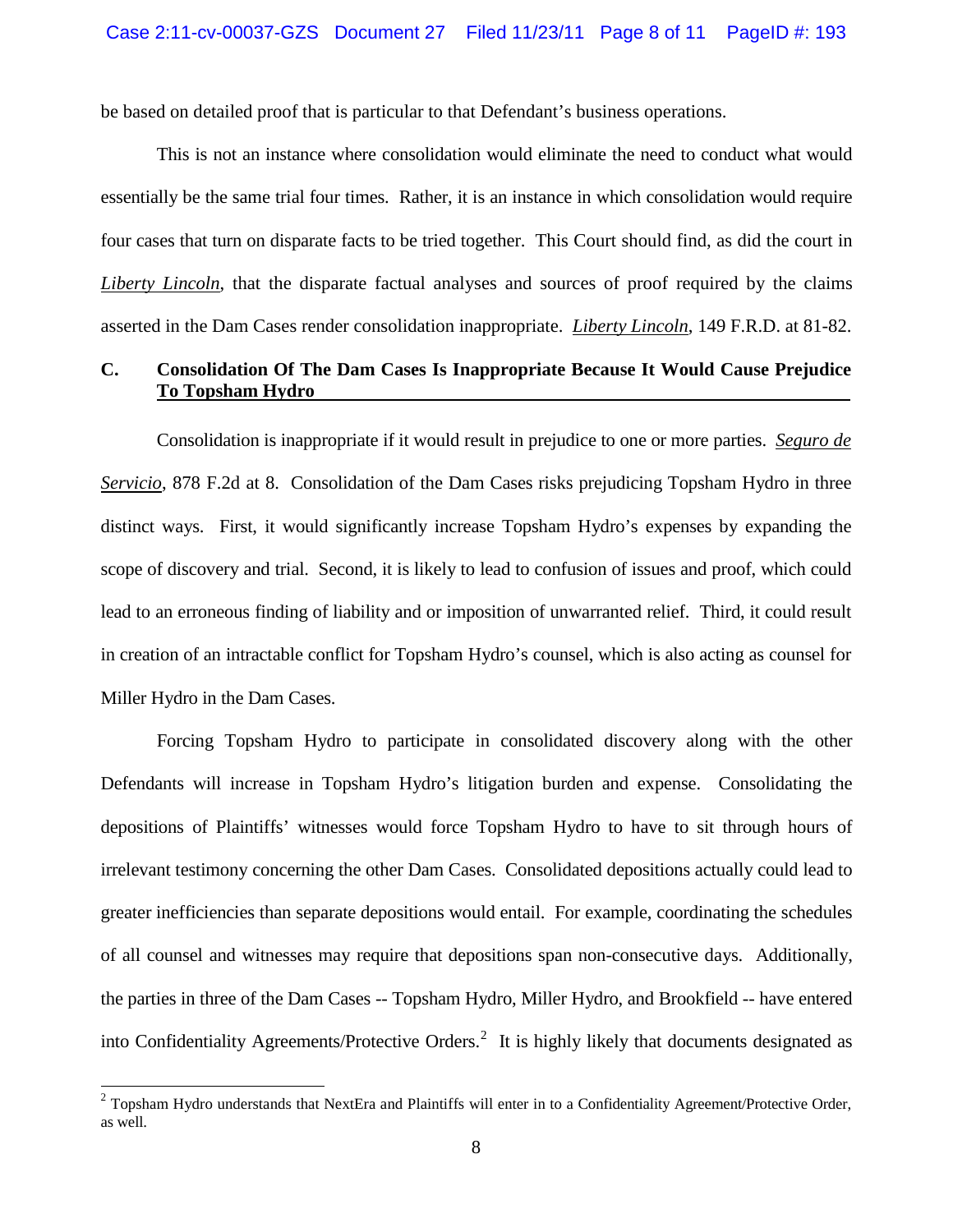#### Case 2:11-cv-00037-GZS Document 27 Filed 11/23/11 Page 9 of 11 PageID #: 194

"confidential" will be used at the depositions of Plaintiffs' witnesses. In those circumstances, consolidated depositions would inevitably spawn issues concerning confidentiality and the scope and/or breach of a Confidentiality Agreement/Protective Order. In addition to costing additional time and money to settle, resolution of those issues would likely cause disruptions to, and postponements of, scheduled depositions. None of those concerns would exist if consolidation were refused.

Forcing Topsham Hydro to participate in a consolidated trial along with the other Defendants will further -- and significantly -- increase in Topsham Hydro's litigation burden and expense. Instead of a trial involving one dam and a single ESA cause of action, a consolidated trial will involve documents, testimony, expert opinions, arguments, motions, *etc.* regarding six other dam operations and include claims under the CWA. Apart from increased attorneys' fees and costs, the expanded scope of trial in the event the Dam Cases are consolidated will place an increased burden on Topsham Hydro's personnel and witnesses who will participate in the trial. These additional burdens and expense constitute prejudice to Topsham Hydro that counsels against consolidation. *See* 9A WRIGHT & MILLER, FEDERAL PRACTICE AND PROCEDURE: CIVIL 3d §2383, pp. 48-49 (2008) (citations omitted).

Consolidating the Dam Cases also increases the probability that a Defendant's overall case and/or particular positions will be misunderstood, misapplied, or confused. The number of exhibits, witnesses, issues, arguments of counsel, motions, *etc.* could expand fourfold or more in a consolidated proceeding. It follows naturally that increasing the complexity and scope of a trial, even in the best of circumstances, correspondingly increases the chance that the strategy and/or tactics of one or more parties will be diluted or misunderstood by the Court. Such confusion constitutes further grounds to deny consolidation. *See* 9A WRIGHT & MILLER, FEDERAL PRACTICE AND PROCEDURE: CIVIL 3d §2383, pp. 41-43 (2008) (citations omitted).

The fact that Topsham Hydro and Miller Hydro are represented by the same counsel presents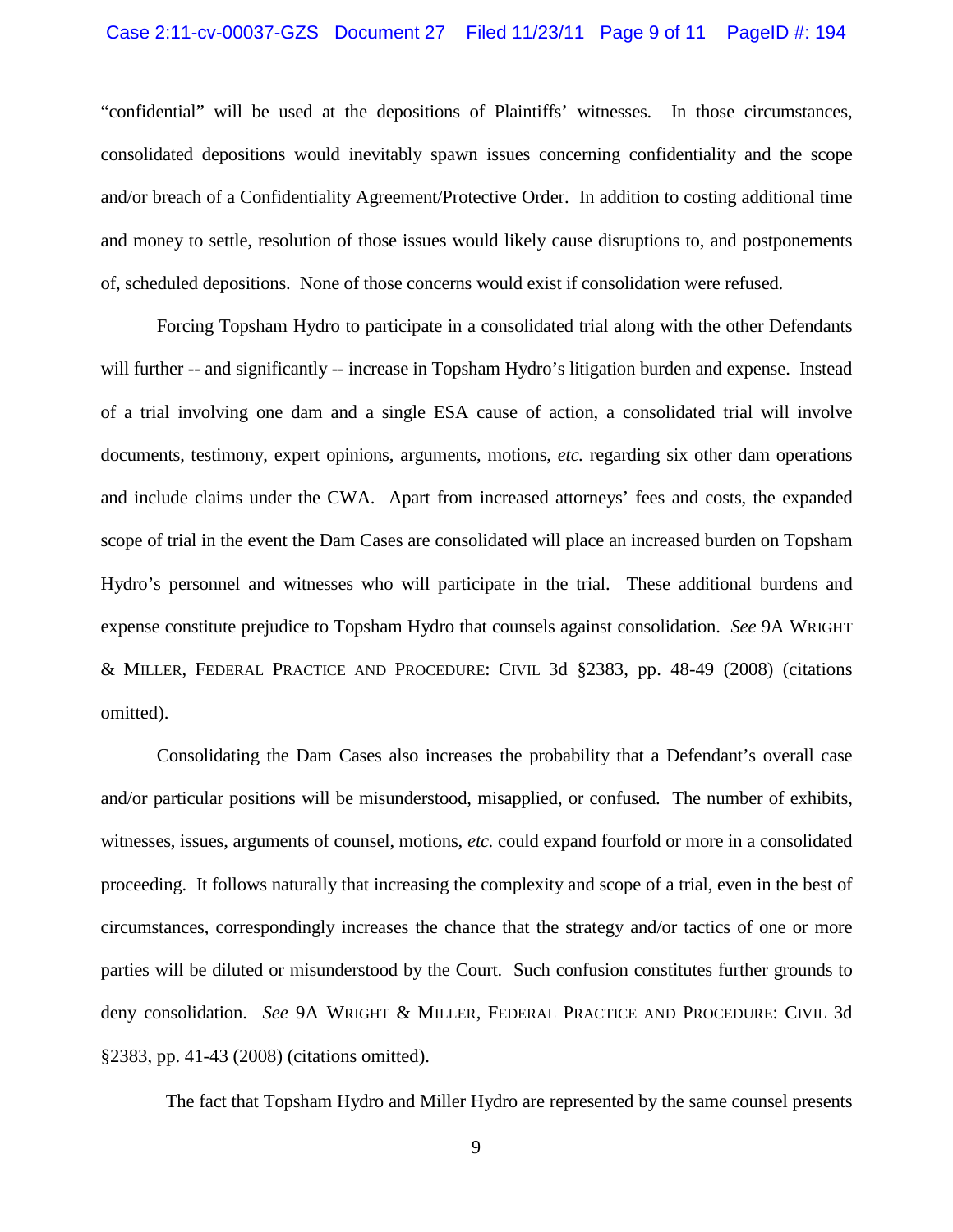### Case 2:11-cv-00037-GZS Document 27 Filed 11/23/11 Page 10 of 11 PageID #: 195

another, unique potential for prejudice in the event their cases are consolidated for trial. In a consolidated trial, issues could arise which call for strategic or tactical decisions on which Topsham Hydro and Miller Hydro do not agree. In those circumstances, one or the other party may be convinced by the other party, reluctantly, to change its position. That outcome involves one party pursuing a course of conduct that it would not have pursued had its case been tried separately. A consolidated trial of the Dam Cases could also present a situation that calls for decisions on which Topsham Hydro and Miller Hydro cannot agree. In that case, the parties' counsel would be placed in an irreconcilable conflict, calling for their withdrawal, perhaps even in the middle of a trial. That outcome would involve substantial prejudice to both Topsham Hydro and Miller Hydro. Neither of these potential scenarios was present ten months ago, when Topsham Hydro and Miller Hydro chose to retain the same counsel in cases that were brought as separate actions. And, of course, neither scenario would occur if the Court refused to consolidate the Dam Cases.

### **Conclusion**

For all of the foregoing reasons, Defendant Topsham Partners Limited Partnership respectfully requests that the Court deny the Motion for consolidation of the Dam Cases filed by Plaintiffs Friends of Merrymeeting Bay and Environment Maine.

Dated: November 23, 2011 Respectfully submitted,

/s/ Paul McDonald Paul McDonald Theodore Small Bernstein Shur 100 Middle Street; PO Box 9729 Portland, ME 04104-5029 207-774-1200

Attorneys for Defendant Topsham Hydro Partners Limited Partnership